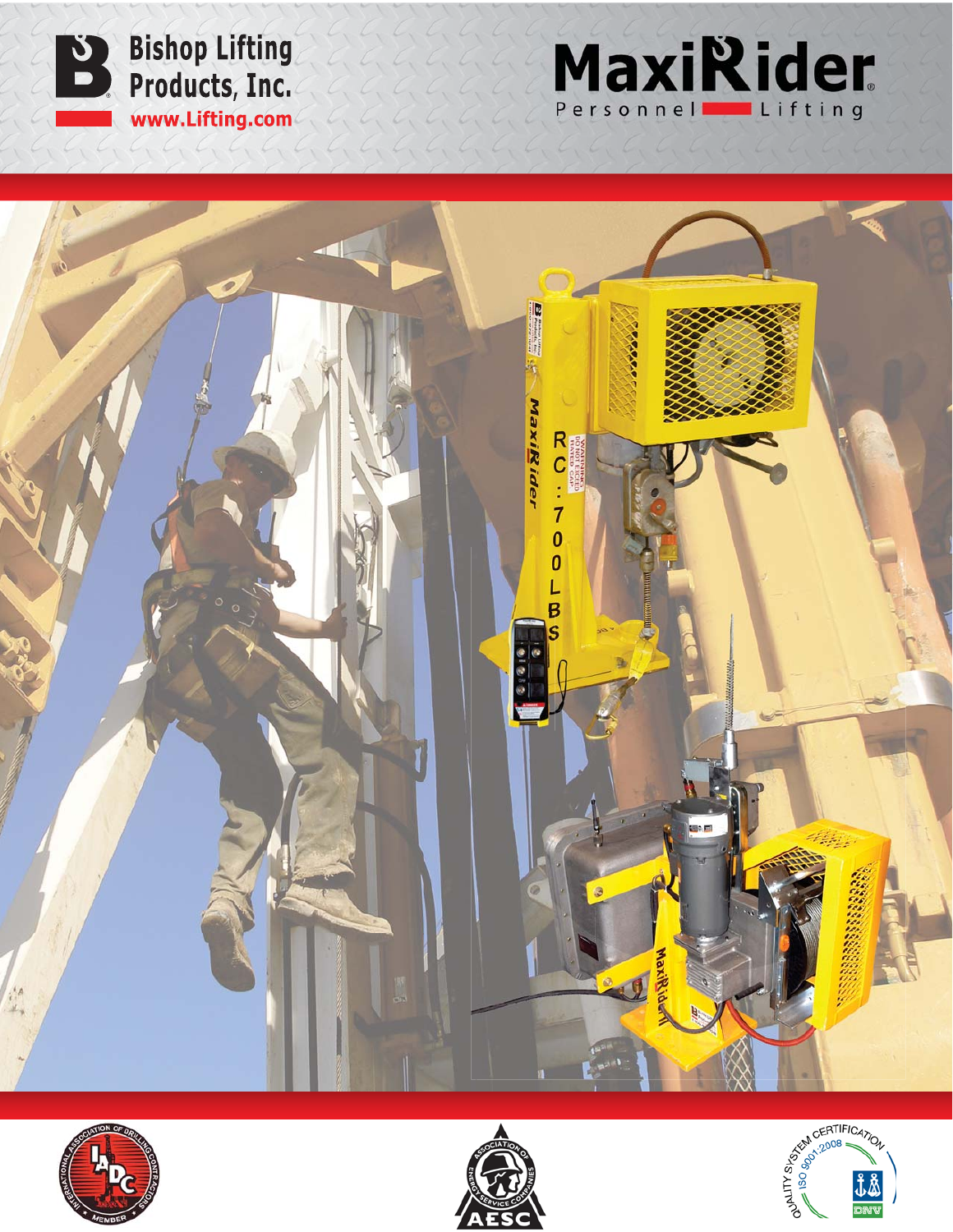

## **The New Standard in Personnel Lifting**

Historically, personnel lifting has been accomplished using a material lifting winch, or a winch that has been modified to lift personnel. Unfortunately, many accidents have occurred while using this equipment. These injuries have been attributed to two major factors:

- . Ascent and descent rates have been too fast, ie. 90 to 120 fpm
- Miscommunication between the winch operator and rider

To solve these problems, Bishop Lifting Products Inc. offers a design which incorporates a proven slower and smoother operating personnel hoist, specialized mast, and wireless remote control that the rider controls.

## **Wireless Remote Controls**

The concept of utilizing a wireless handheld remote control is what separates the MaxiRider<sup>®</sup> from previous types of personnel lifting. The wireless remote was incorporated to eliminate communication errors between the winch operator and the rider. By simply removing the winch operator from the equation, the chance of injury is greatly reduced.

The handheld remote is easy to use, easy to understand, and low maintenance. It is constructed of impact resistant plastic, which is connected to a lanyard that prevents a potential dropped object hazard.

Each unit can be supplied with a back up handheld remote control and battery case. The backup handheld remote should be kept in the drillers shack until needed. Backup batteries should be readily accessible as well.



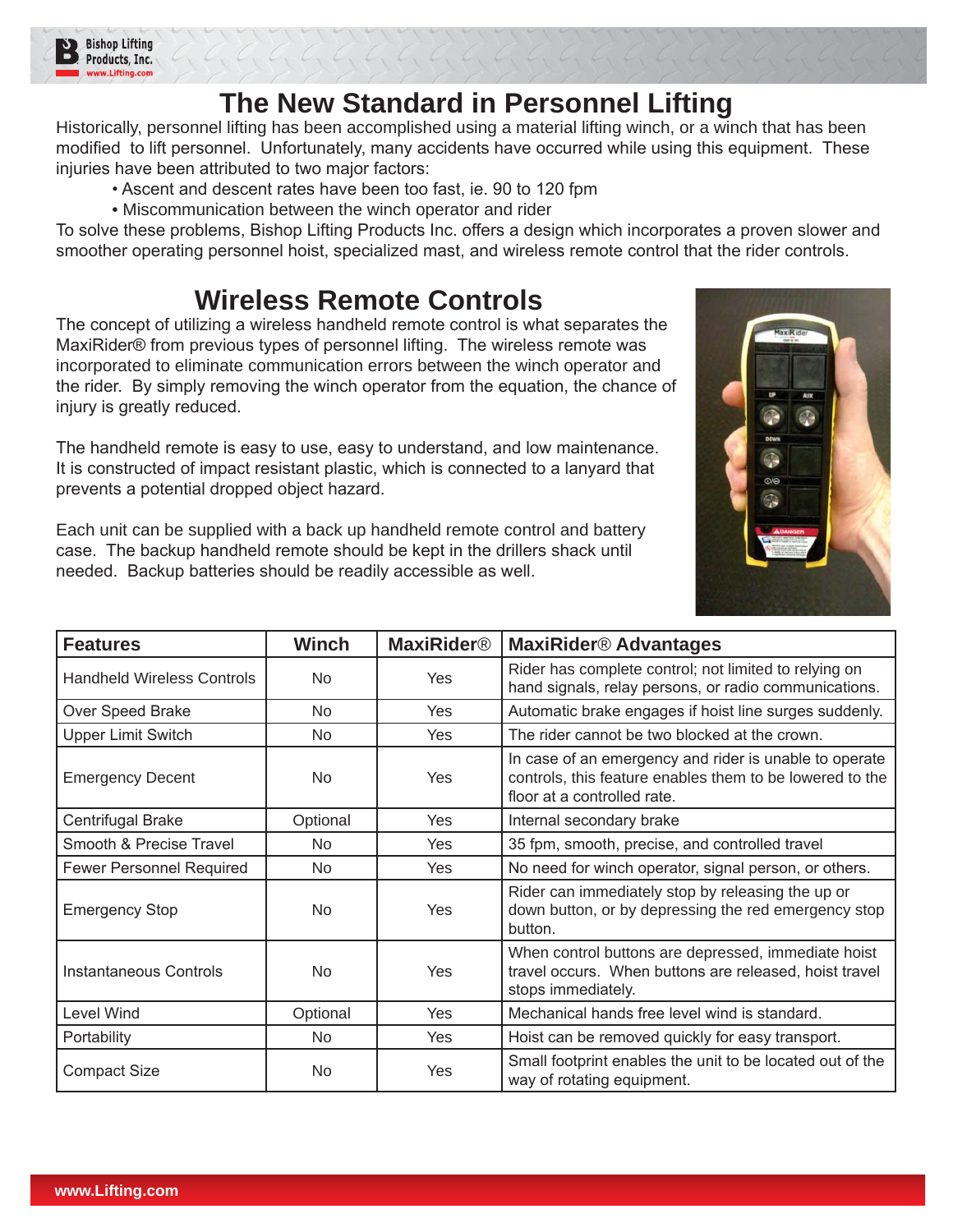## **MaxiRider® I**

## **Features:**

- Hoist fully controlled by rider
- Installed on top of crown
- Protective cage
- Vinyl tarp over cage to help eliminate moisture in the unit

- Smooth and easy acceleration and deceleration
- Upper limit switch
- Handheld remote connected to a lanyard to prevent a potential dropped object
- "Bloc-Stop" senses over speed and locks secondary brakes
- Manual break release allows rider to be lowered if there is power failure on rig
- Wireless handheld controls Class I, Div. II



**Bishop Lifting** Products, Inc.

# **MaxiRider®** II rent a<br> **rent a<br>
dary**<br> **rider®**

## **Features:**

- Hoist fully controlled by rider
- Easily installed anywhere on the drill floor
- Requires McKissick M-491 man rated block(s)
- Smooth and easy acceleration and deceleration
- Upper limit switch
- Handheld remote connected to a lanyard to prevent a potential dropped object • Handheld remote connected to a lanyard to prevent a<br>• "Bloc-Stop" senses over speed and locks secondary
- brakes
- Secondary controls at hoist for emergency operation in case of remote failure
- Manual break release allows rider to be lowered if there is power failure on rig
- Electrical components and wireless handheld controls Class I, Div. II